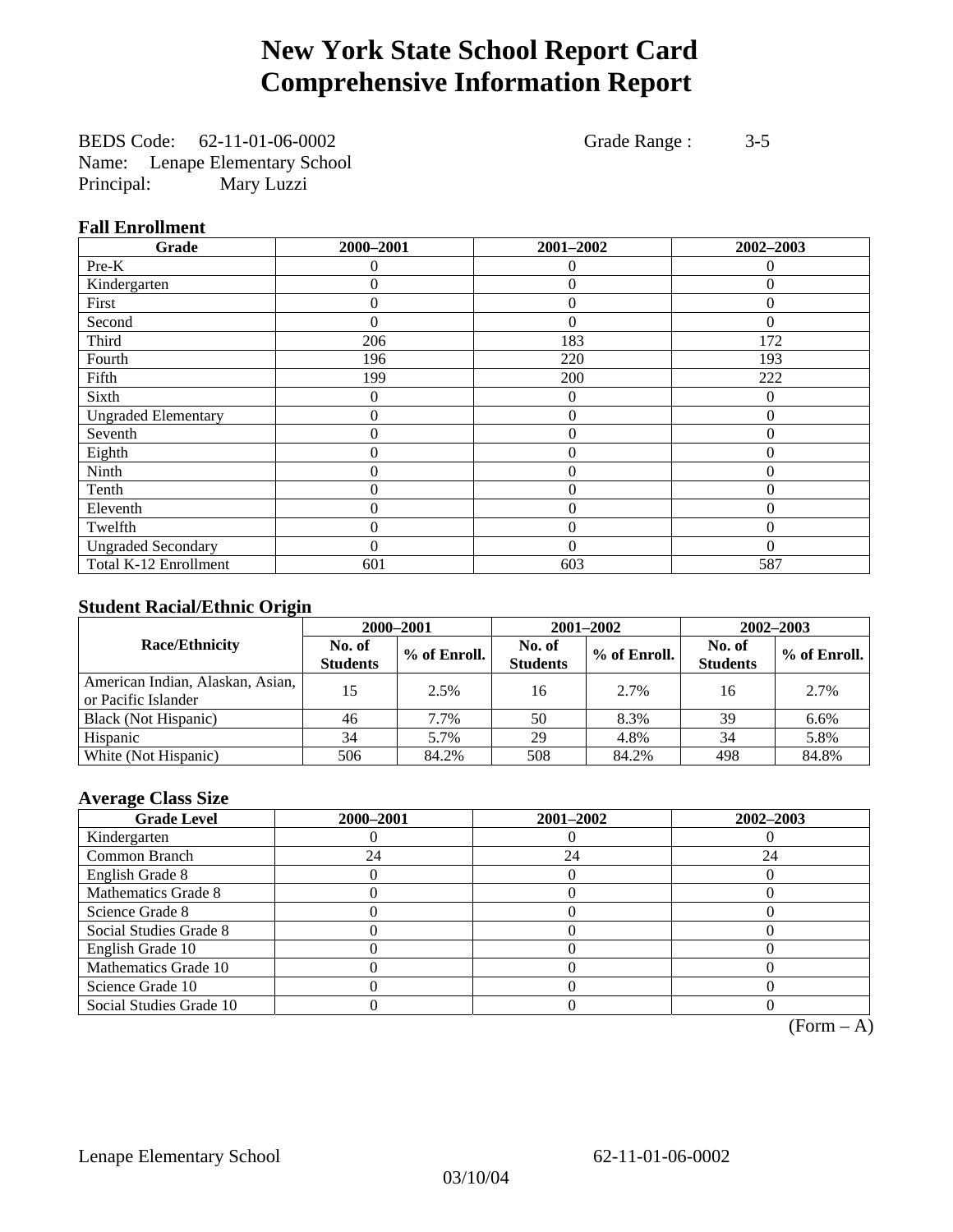### **District Need to Resource Capacity Category**

| <b>N/RC Category</b> | <b>Description</b>                                                                                 |
|----------------------|----------------------------------------------------------------------------------------------------|
|                      | This is a school district with average student needs in relation to<br>district resource capacity. |

### **Similar School Group and Description**

| <b>Similar School Group</b> | <b>Description</b>                                                    |
|-----------------------------|-----------------------------------------------------------------------|
|                             | All schools in this group are elementary level schools in school      |
| 14                          | districts with average student needs in relation to district resource |
|                             | capacity. The schools in this group are in the middle range of        |
|                             | student needs for elementary level schools in these districts.        |

All schools within the same N/RC category are divided into three similar school groups defined by the percentage of students in the school who are eligible for the free-lunch program and/or who are limited English proficient (also known as English language learners).

### **Student Demographics Used To Determine Similar Schools Group**

|                                   | 2000-2001 |         | $2001 - 2002$ |         | $2002 - 2003$ |         |
|-----------------------------------|-----------|---------|---------------|---------|---------------|---------|
|                                   | Count     | Percent | Count         | Percent | Count         | Percent |
| <b>Limited English Proficient</b> |           | 1.3%    |               | 2.5%    |               | 1.2%    |
| Eligible for Free Lunch           | 90        | 15.0%   | 90            | 14.9%   | 80            | 13.6%   |

#### **Attendance and Suspension**

|                               | 1999–2000<br>$%$ of<br>No. of |         | 2000-2001        |         | $2001 - 2002$   |         |
|-------------------------------|-------------------------------|---------|------------------|---------|-----------------|---------|
|                               |                               |         | $%$ of<br>No. of |         | No. of          | $%$ of  |
|                               | <b>Students</b>               | Enroll. | <b>Students</b>  | Enroll. | <b>Students</b> | Enroll. |
| <b>Annual Attendance Rate</b> |                               | 95.1%   |                  | 95.0%   |                 | 95.3%   |
| <b>Student Suspensions</b>    |                               | 0.5%    |                  | 0.3%    |                 | 0.7%    |

### **Student Socioeconomic and Stability Indicators (Percent of Enrollment)**

|                          | 2000-2001 | $2001 - 2002$ | 2002-2003 |
|--------------------------|-----------|---------------|-----------|
| <b>Reduced Lunch</b>     | 5.2%      | 4.8%          | 5.1%      |
| <b>Public Assistance</b> | $1-20%$   | $1-20%$       | 11-20%    |
| <b>Student Stability</b> | 95%       | 93%           | 95%       |

### **Staff Counts**

| Staff                                 | 2002-2003 |
|---------------------------------------|-----------|
| <b>Total Teachers</b>                 | 39        |
| <b>Total Other Professional Staff</b> |           |
| <b>Total Paraprofessionals</b>        | ΝA        |
| Teaching Out of Certification*        |           |
| Teachers with Temporary Licenses      |           |

\*Teaching out of certification more than on an incidental basis. Teachers with temporary licenses are also counted as teaching out of certification.

 $(Form - B)$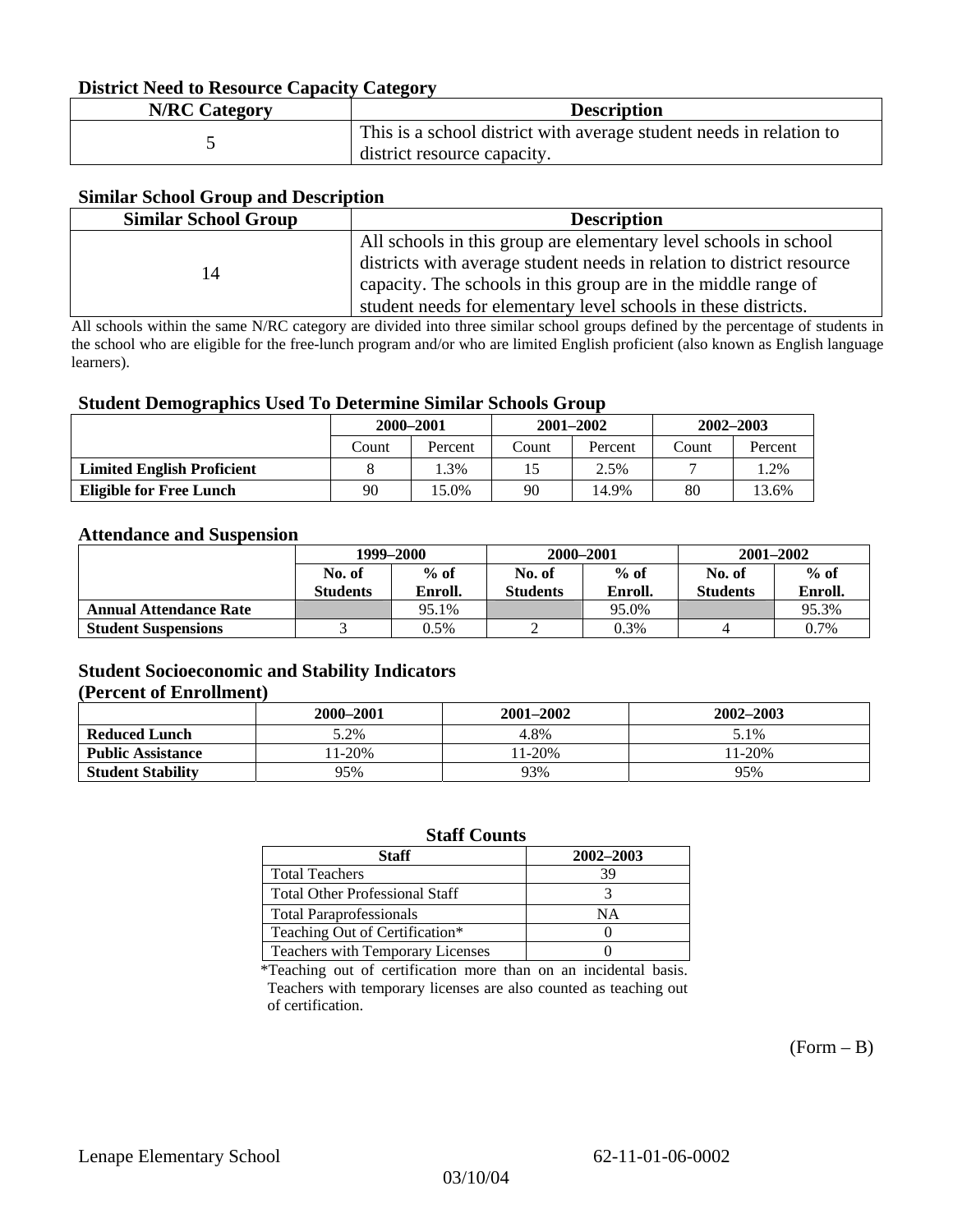## **Career Development and Occupational Studies (CDOS)**

## **Percentage of Students Documenting Self- and Career-Awareness Information and Career Exploration Activities, K–3**

| <b>Grades</b> | $2000 - 01$ | $2001 - 02$ | $2002 - 03$ |
|---------------|-------------|-------------|-------------|
| K-1           |             | 0%          | $0\%$       |
| 72            |             | $0\%$       | $0\%$       |

## **Students Developing a Career Plan, 4–12**

| <b>Grades</b> |                                      | $2000 - 01$ | $2001 - 02$ | $2002 - 03$ |
|---------------|--------------------------------------|-------------|-------------|-------------|
|               | Number of General-Education Students |             | $\Omega$    | 0           |
| $4 - 5$       | Number of Students with Disabilities |             | 0           | 0           |
|               | Number of All Students               |             | $\Omega$    | $\Omega$    |
|               | Percent of Enrollment                |             | 0%          | $0\%$       |
|               | Number of General-Education Students |             | $\Omega$    | 0           |
| $6 - 8$       | Number of Students with Disabilities |             | $\Omega$    | $\Omega$    |
|               | Number of All Students               |             | $\Omega$    | $\Omega$    |
|               | Percent of Enrollment                |             | 0%          | 0%          |
|               | Number of General-Education Students |             | 0           | 0           |
| $9 - 12$      | Number of Students with Disabilities |             | $\Omega$    | $\Omega$    |
|               | Number of All Students               |             | $\Omega$    | $\Omega$    |
|               | Percent of Enrollment                |             | 0%          | 0%          |

## **Second Language Proficiency Examinations**

## **General-Education Students**

| <b>Test</b> | 2000-2001         |           |            | 2001-2002 | $2002 - 2003$ |           |
|-------------|-------------------|-----------|------------|-----------|---------------|-----------|
|             | <b>No. Tested</b> | % Passing | No. Tested | % Passing | No. Tested    | % Passing |
| French      |                   | 0%        |            | $0\%$     |               | 0%        |
| German      |                   | 0%        |            | $0\%$     |               | 0%        |
| Italian     |                   | 0%        |            | 0%        |               | 0%        |
| Latin       |                   | 0%        |            | 0%        |               | 0%        |
| Spanish     |                   | 0%        |            | 0%        |               | 0%        |

### **Students with Disabilities**

| <b>Test</b> |                   | 2000-2001 |            | 2001-2002 | 2002-2003  |           |  |
|-------------|-------------------|-----------|------------|-----------|------------|-----------|--|
|             | <b>No. Tested</b> | % Passing | No. Tested | % Passing | No. Tested | % Passing |  |
| French      |                   | 0%        |            | 0%        |            | 0%        |  |
| German      |                   | 0%        |            | 0%        |            | 0%        |  |
| Italian     |                   | 0%        |            | 0%        |            | 0%        |  |
| Latin       |                   | 0%        |            | 0%        |            | 0%        |  |
| Spanish     |                   | 0%        |            | 0%        |            | 0%        |  |

(Form-D)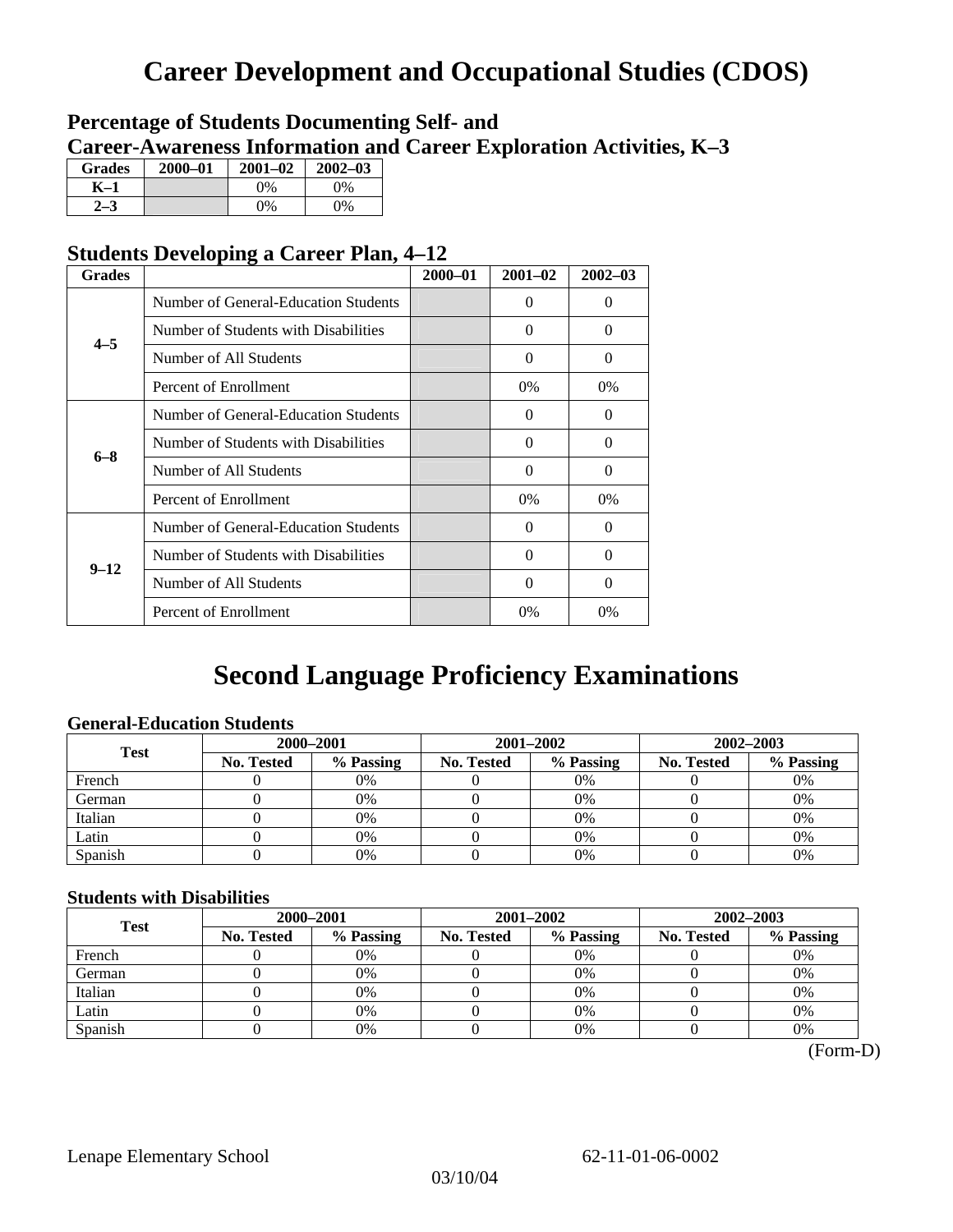## **Introduction to Occupations Examination**

|                                   | 2000-2001         |           | 2001-2002         |           | 2002-2003         |           |  |
|-----------------------------------|-------------------|-----------|-------------------|-----------|-------------------|-----------|--|
|                                   | <b>No. Tested</b> | % Passing | <b>No. Tested</b> | % Passing | <b>No. Tested</b> | % Passing |  |
| <b>General-Education Students</b> |                   | $0\%$     |                   | 0%        |                   | 0%        |  |
| <b>Students with Disabilities</b> |                   | $0\%$     |                   | 0%        |                   | 0%        |  |

On school reports, 2000–2001 and 2001–2002 data are for all students with disabilities enrolled in the school. District reports contain data for all students with disabilities enrolled in the district for the 2000–2001, 2001–2002, and 2002–2003 school years.

## **Elementary-Level Social Studies**

|                 |                                   | <b>Number</b><br><b>Tested</b> | $%$ at<br>Level 1 | $%$ at<br><b>Level 2</b> | $%$ at<br><b>Level</b> 3 | $%$ at<br>Level 4 |
|-----------------|-----------------------------------|--------------------------------|-------------------|--------------------------|--------------------------|-------------------|
| <b>Nov 2002</b> | <b>General-Education Students</b> | l 79                           | 4%                | .1%                      | 69%                      | 15%               |
|                 | <b>Students with Disabilities</b> | 37                             | 1%                | 35%                      | 54%                      | 0%                |
|                 | All Students                      | 216                            | 6%                | 15%                      | 67%                      | 13%               |

## **Middle-Level Social Studies**

|                  |                                   | <b>Number</b><br>Tested | $%$ at<br>evel 1. | $%$ at<br>Level 2 | $%$ at<br>Level 3 | $%$ at<br>Level 4 |
|------------------|-----------------------------------|-------------------------|-------------------|-------------------|-------------------|-------------------|
| <b>June 2003</b> | <b>General-Education Students</b> |                         | 0%                | 0%                | $0\%$             | 0%                |
|                  | <b>Students with Disabilities</b> |                         | 0%                | 0%                | 0%                | 0%                |
|                  | All Students                      |                         | 0%                | 0%                | 0%                | 0%                |

 $(Form - J)$